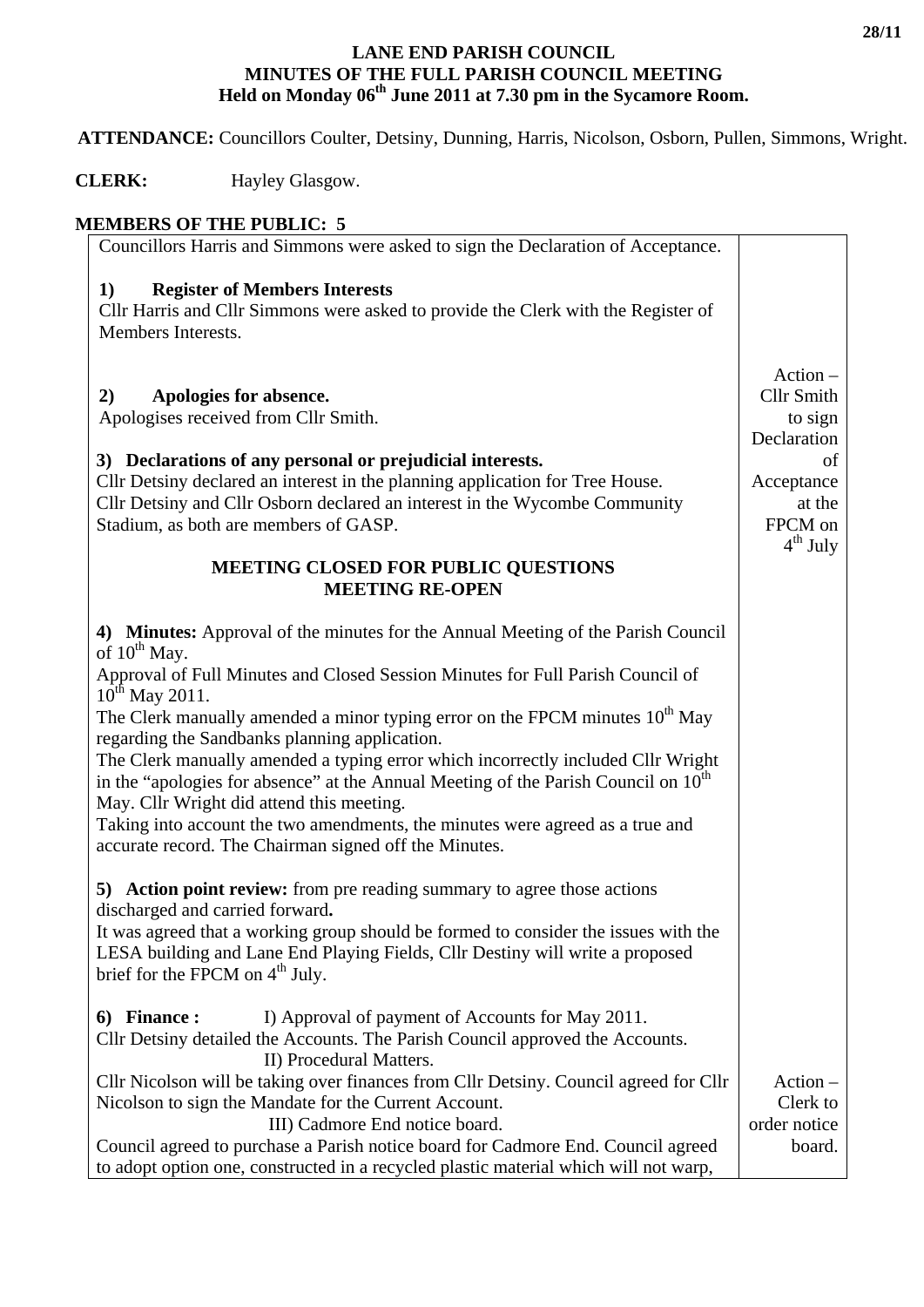| rot, split or fade and looks like timber.                                                                                                                                                                                                                                                                                                                                                                                                                                                                                                                                                                                                                                                                                                                                                                                                                                                                                                                                                                                                                                                                                                                                                                                                                                                                                                                                                                                                                                                                                                                                                     | 29/11                                                                       |
|-----------------------------------------------------------------------------------------------------------------------------------------------------------------------------------------------------------------------------------------------------------------------------------------------------------------------------------------------------------------------------------------------------------------------------------------------------------------------------------------------------------------------------------------------------------------------------------------------------------------------------------------------------------------------------------------------------------------------------------------------------------------------------------------------------------------------------------------------------------------------------------------------------------------------------------------------------------------------------------------------------------------------------------------------------------------------------------------------------------------------------------------------------------------------------------------------------------------------------------------------------------------------------------------------------------------------------------------------------------------------------------------------------------------------------------------------------------------------------------------------------------------------------------------------------------------------------------------------|-----------------------------------------------------------------------------|
| 7) LEYCC: To discuss the heating system fault.<br>The Chairman closed the meeting at 20.17 to refer to Katy Donaghue for<br>information on the heating fault, the Chairman re-opened the meeting at 20.23.<br>The Boiler is approximately 7 years old and was installed by Flare who serviced it<br>for the first 3 years, Tencer then went on to service it thereafter.<br>The Parish Council had received 3 quotes which all stated different problems with<br>the pressurisation unit. The Parish Council will ask an independent company to do<br>an assessment and then re-look at the quotes submitted.                                                                                                                                                                                                                                                                                                                                                                                                                                                                                                                                                                                                                                                                                                                                                                                                                                                                                                                                                                                 | $Action -$<br>Clerk to<br>organise an<br>independent<br>report.             |
| 8) Local Area Forum: Delegated Budgets.<br>Cllr Coulter detailed an update on the Traffic Calming Scheme (previously a<br>proposed Pelican Crossing) at Cadmore End School. The Local Area Forum had<br>agreed to award an additional £10,000 towards the scheme. However almost two<br>weeks after the LAF meeting, the Leader of BCC had revised the funding for all<br>LAFs which meant the additional $£10,000$ was withdrawn. This now left a funding<br>gap and, with the scheme being so close to taking place, Cllr Coulter asked the<br>Parish Council to consider the following.<br>The Parish Council has been awarded £3,500 by the LAF for "School Flashing<br>Lights" (having originally requested a pedestrian refuge) on Park Lane. The Parish<br>Council do not believe this would be of any real benefit to the Lane End Primary<br>School and the funds of £3,500 awarded to this scheme could therefore be<br>transferred to the Cadmore End Scheme.<br>Lane End Parish Council also awarded a grant of £1500 last year to the Lane End<br>Primary School for the Youth Orchestra. The grant would be given each year over 5<br>years, however the school did not spend the grant in the last financial year which<br>meant that it had been carried over to the current year. Therefore no grant will need<br>to be given to Lane End Primary School this year and the funds could be transferred<br>to Cadmore End Scheme.<br>This would then leave £5000 funding gap.<br>The Parish Council agreed to re-allocate both of the above sums to the Cadmore End<br>Scheme. | $Action -$<br>Clerk to<br>advise BCC<br>re Cadmore<br>End School<br>Scheme, |
| 9) Co-option of Councillor.<br>The Parish Council received two expressions of interest.<br>Cllr Coulter, Cllr Detsiny and Cllr Osborn met with both applicants before the<br>FPCM.<br>It was a unanimous decision to recommend Callum Stewart to rejoin the Parish<br>Council.<br>Council approved to invite Callum Stewart to join the Parish Council.<br>10) Christmas in the Village.                                                                                                                                                                                                                                                                                                                                                                                                                                                                                                                                                                                                                                                                                                                                                                                                                                                                                                                                                                                                                                                                                                                                                                                                      | $Action -$<br>Clerk to<br>advise both<br>applicants<br>of the<br>decision.  |
| The Christmas in the Village event is due to take place the weekend of $3rd$<br>December. LEPC, LEYCC, the Twinning Association and possibly the Village Hall<br>would all be involved in the event but would take responsibility for their own<br>section. Councillor Osborn proposed that the Parish Council would open the event<br>on the Friday evening by the lighting of a Christmas tree and a carol service.<br>Cllr Osborn and Cllr Smith would like volunteers to work on the Christmas project.                                                                                                                                                                                                                                                                                                                                                                                                                                                                                                                                                                                                                                                                                                                                                                                                                                                                                                                                                                                                                                                                                   |                                                                             |
| 11) Wycombe Community Stadium.<br>Cllr Detsiny explained that everything hinges on a meeting to be held by WDC<br>Cabinet on July 18 <sup>th.</sup> Members of the public are welcome to attend and the meeting<br>will start at 7.30, WDC will review everything and will have looked at the business                                                                                                                                                                                                                                                                                                                                                                                                                                                                                                                                                                                                                                                                                                                                                                                                                                                                                                                                                                                                                                                                                                                                                                                                                                                                                        |                                                                             |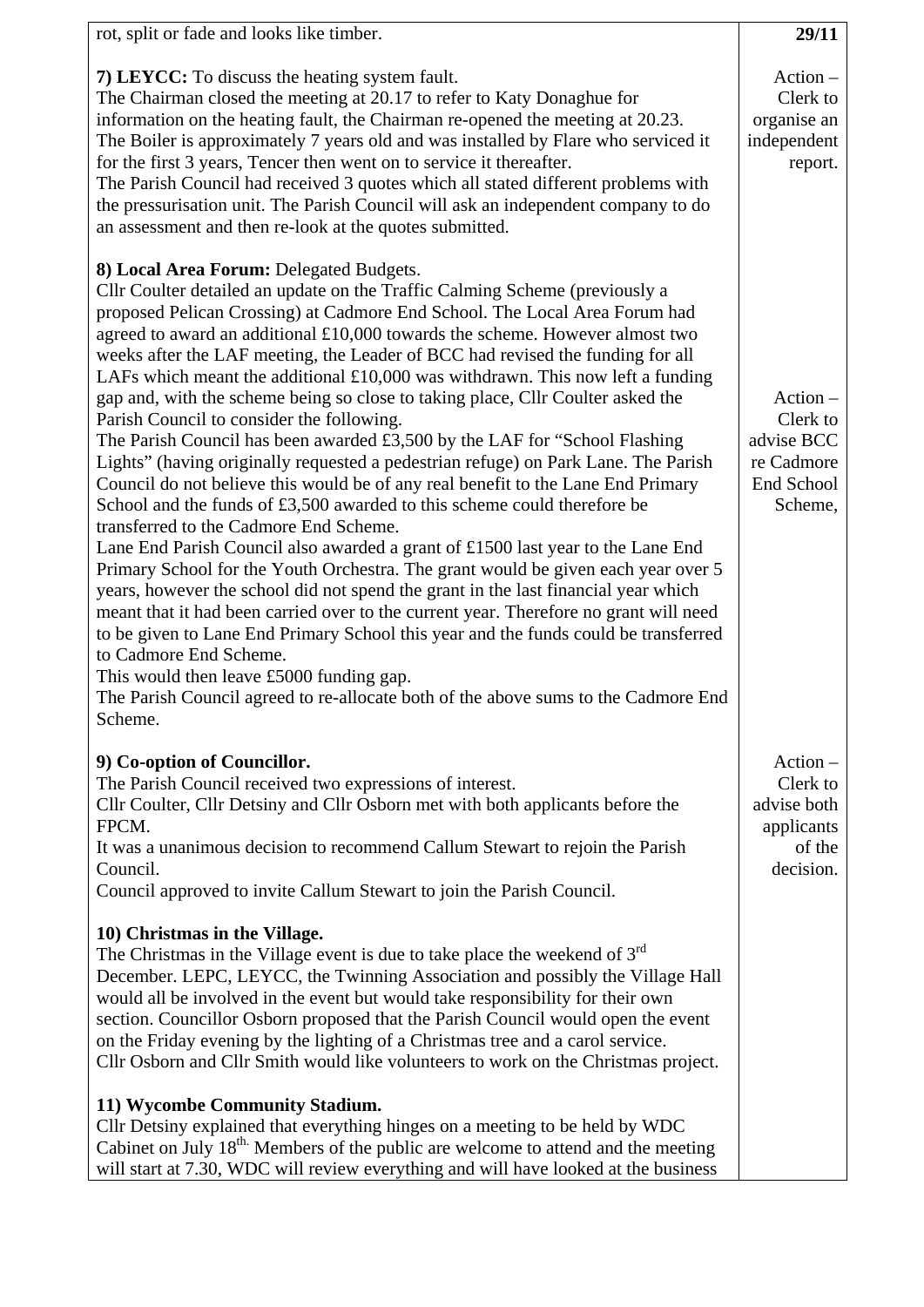| plan.<br>The Chairman Closed the meeting at 20.41 and referred to Cllr Teesdale who<br>commented that WDC will need to have a "Plan B" in place as the lease is due to<br>come to an end, however a lot still needs to be discussed. The Chairman re-opened<br>the meeting at 20.42.                                                                                                                                                                                                                                                                                                                                                                                                                                                                                                                                                                                                                                                                                                                                                                                                                   | 30/11                                                                       |
|--------------------------------------------------------------------------------------------------------------------------------------------------------------------------------------------------------------------------------------------------------------------------------------------------------------------------------------------------------------------------------------------------------------------------------------------------------------------------------------------------------------------------------------------------------------------------------------------------------------------------------------------------------------------------------------------------------------------------------------------------------------------------------------------------------------------------------------------------------------------------------------------------------------------------------------------------------------------------------------------------------------------------------------------------------------------------------------------------------|-----------------------------------------------------------------------------|
| 12) Clerk's report: including Correspondence and Reports received.<br>The Clerk detailed the report.                                                                                                                                                                                                                                                                                                                                                                                                                                                                                                                                                                                                                                                                                                                                                                                                                                                                                                                                                                                                   |                                                                             |
| 13) Invitations to Meetings and Reports received: To confirm attendees $\&$<br>agreement on Consultations received.<br>Any documents should be requested from the Clerk.                                                                                                                                                                                                                                                                                                                                                                                                                                                                                                                                                                                                                                                                                                                                                                                                                                                                                                                               |                                                                             |
| 14) Matters raised by Councillors.<br>Cllr Dunning asked Council to note that the rural housing properties within Lane End<br>have no right to "stair-casing" when it comes to property sales. The Chairman noted<br>the comment but stated this was outside of the Parish Councils control.<br>Cllr Detsiny congratulated Ian McInnis on behalf of the Parish Council for his new<br>role as WDC leader.<br>Due to budget cuts, BCC have reduced the funding for youth clubs and this has<br>impacted on the Lane End Senior Youth Club as all its funding has now been stopped.<br>Cllr Detsiny will advise further at the next FPCM.<br>Cllr Simmons requested hard copies of all papers for agenda items at future meetings.<br>Cllr Coulter has received two letters regarding the decking outside the Grouse and<br>Ale. The Clerk will forward these to all members of Council.<br>Cllr Coulter advised Council he would like to give an update on the purchase of<br>Ditchfield Common, he requested this be done is Closed Session as this is would be<br>commercially sensitive information. | $Action -$<br>Clerk to<br>forward<br>both letters<br>to all<br>Councillors. |
| 15) Planning: To consider new applications and receive Wycombe District<br><b>Council Decisions and Appeals</b><br><b>New Applications</b><br>11/05880/FUL - 1 Sycamore Cottages, Church Road, Lane End, Bucks, HP14                                                                                                                                                                                                                                                                                                                                                                                                                                                                                                                                                                                                                                                                                                                                                                                                                                                                                   |                                                                             |
| <b>3HL</b> – Householder application for two storey extension.                                                                                                                                                                                                                                                                                                                                                                                                                                                                                                                                                                                                                                                                                                                                                                                                                                                                                                                                                                                                                                         |                                                                             |
| Objection, the proposed extension would protrude the line of the houses, this would<br>also be seen as over development.                                                                                                                                                                                                                                                                                                                                                                                                                                                                                                                                                                                                                                                                                                                                                                                                                                                                                                                                                                               |                                                                             |
| 11/06118/FUL - Parkfield, Marlow Road, Lane End, Bucks, HP14 3JW -<br>Householder application for roof extension to form gable ends front $\&$ rear, insertion<br>of 2 dormer windows to north west side $\&$ 1 dormer to south east side in connection<br>with creation of additional rooms in roofspace.                                                                                                                                                                                                                                                                                                                                                                                                                                                                                                                                                                                                                                                                                                                                                                                             |                                                                             |
| Objection – overdevelopment and potential overlooking of other properties. This<br>would also adversely affect the street character.                                                                                                                                                                                                                                                                                                                                                                                                                                                                                                                                                                                                                                                                                                                                                                                                                                                                                                                                                                   |                                                                             |
| 11/06161/FUL - The Tree House, Moor Common, Lane End, Bucks, HP14 3HX<br>- Householder application for erection of a detached double garage and store to<br>front.                                                                                                                                                                                                                                                                                                                                                                                                                                                                                                                                                                                                                                                                                                                                                                                                                                                                                                                                     |                                                                             |
| Objection - if a planning obligation has been made as a result of a previous planning<br>application it should be adhered to and not superseded by a new planning<br>application.                                                                                                                                                                                                                                                                                                                                                                                                                                                                                                                                                                                                                                                                                                                                                                                                                                                                                                                      |                                                                             |
|                                                                                                                                                                                                                                                                                                                                                                                                                                                                                                                                                                                                                                                                                                                                                                                                                                                                                                                                                                                                                                                                                                        |                                                                             |